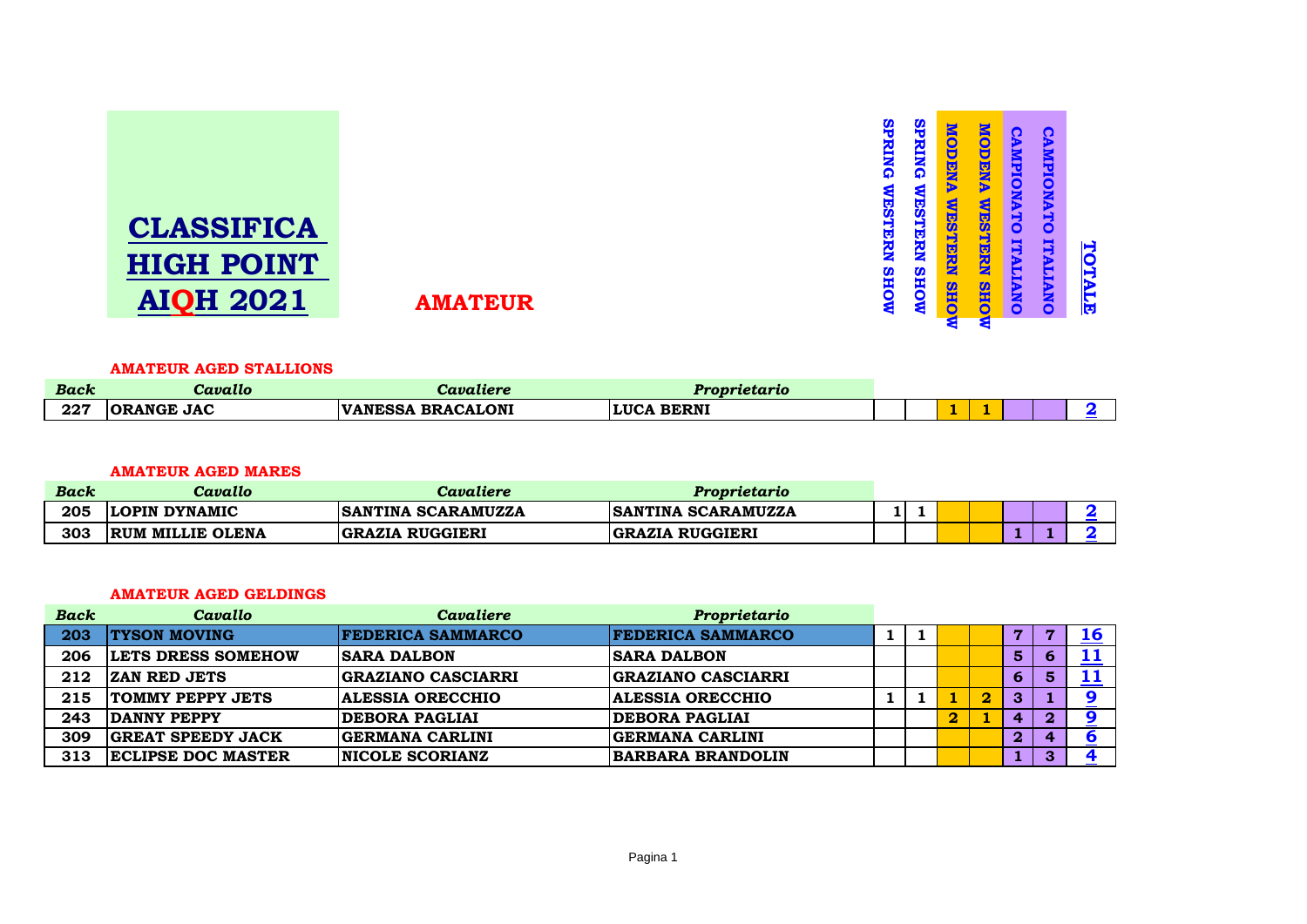#### **AMATEUR SHOWMANSHIP**

| <b>Back</b> | Cavallo                    | <b>Cavaliere</b>          | Proprietario              |                |                  |          |                |                |                |                         |
|-------------|----------------------------|---------------------------|---------------------------|----------------|------------------|----------|----------------|----------------|----------------|-------------------------|
| 203         | <b>TYSON MOVING</b>        | <b>FEDERICA SAMMARCO</b>  | <b>FEDERICA SAMMARCO</b>  | $\overline{7}$ | 7                |          |                | 6              | $5\phantom{1}$ | 25                      |
| 215         | <b>TOMMY PEPPY JETS</b>    | <b>ALESSIA ORECCHIO</b>   | <b>ALESSIA ORECCHIO</b>   | $\bf{2}$       | 3                | $\bf{2}$ | $\overline{2}$ | 3              | 4              | <u>16</u>               |
| 206         | <b>LETS DRESS SOMEHOW</b>  | <b>SARA DALBON</b>        | <b>SARA DALBON</b>        |                |                  |          |                | 8              |                | <u>15</u>               |
| 400         | A NEW CHOCO                | <b>EMANUELA STEFANI</b>   | <b>EMANUELA STEFANI</b>   |                |                  |          |                | 7              | 8              | $\frac{15}{1}$          |
| 205         | <b>LOPIN DYNAMIC</b>       | <b>SANTINA SCARAMUZZA</b> | <b>SANTINA SCARAMUZZA</b> | 6              | 6                |          |                |                |                | <u> 12</u>              |
| 204         | <b>MYKEY TO YOUR HEART</b> | <b>ANTONIO SALVI</b>      | <b>ANTONIO SALVI</b>      | 5              | 5                |          |                |                |                | <u>10</u>               |
| 198         | <b>DRESS UP DOLL</b>       | <b>PAOLA CUSATELLI</b>    | <b>PAOLA CUSATELLI</b>    | 3              | 4                |          |                |                |                | 9                       |
| 202         | <b>NEW EMOTIONS</b>        | <b>MICHELA ZAGGIA</b>     | <b>MICHELA ZAGGIA</b>     |                |                  |          |                | $\overline{4}$ | $\mathbf{2}$   | $\overline{\mathbf{8}}$ |
| 207         | <b>OUT IN THE SAND</b>     | <b>LAURA CRISTINI</b>     | <b>LAURA CRISTINI</b>     |                |                  |          |                | 5              | 3              | $\overline{\mathbf{8}}$ |
| 313         | <b>ECLIPSE DOC MASTER</b>  | <b>NICOLE SCORIANZ</b>    | <b>BARBARA BRANDOLIN</b>  |                |                  |          |                | $\overline{2}$ | 6              | $\overline{\mathbf{8}}$ |
| 219         | <b>FILLY VON VICKY</b>     | ELEONORA BORDELLIN        | ELEONORA BORDELLIN        | 4              | $\boldsymbol{2}$ |          |                |                |                | 6                       |
| 218         | <b>BLAZE ME ON</b>         | <b>MICHELA ZANOTTI</b>    | <b>MICHELA ZANOTTI</b>    | 1              |                  |          |                |                |                | $\overline{\mathbf{2}}$ |

#### **AMATEUR REINING**

| <b>Back</b> | Cavallo                   | Cavaliere              | Proprietario      |  |  |  |  |
|-------------|---------------------------|------------------------|-------------------|--|--|--|--|
| 313         | <b>ECLIPSE DOC MASTER</b> | <b>NICOLE SCORIANZ</b> | BARBARA BRANDOLIN |  |  |  |  |

#### **AMATEUR WESTERN RIDING**

| <b>Back</b> | --<br>Cavallo | <b><i>COMMAND</i></b> | $\mathbf{1}$ , and a set of $\mathbf{1}$ and $\mathbf{1}$ |  |  |  |
|-------------|---------------|-----------------------|-----------------------------------------------------------|--|--|--|
|             |               |                       |                                                           |  |  |  |

## **AMATEUR TRAIL**

| <b>Back</b> | Cavallo                 | Cavaliere                | Proprietario             |   |            |   |   |                  |           |
|-------------|-------------------------|--------------------------|--------------------------|---|------------|---|---|------------------|-----------|
| 215         | <b>TOMMY PEPPY JETS</b> | <b>ALESSIA ORECCHIO</b>  | <b>ALESSIA ORECCHIO</b>  | 4 |            |   | 6 | 5                | 32        |
| 207         | <b>OUT IN THE SAND</b>  | <b>LAURA CRISTINI</b>    | LAURA CRISTINI           | 3 |            | 4 |   |                  | 28        |
| 203         | <b>TYSON MOVING</b>     | <b>FEDERICA SAMMARCO</b> | <b>FEDERICA SAMMARCO</b> | 5 | $\sqrt{ }$ |   |   | $\bf{2}$         | <b>16</b> |
| 400         | NEW CHOCO               | <b>EMANUELA STEFANI</b>  | <b>IEMANUELA STEFANI</b> |   |            |   |   | 8                | <b>16</b> |
| 243         | DANNY PEPPY             | <b>DEBORA PAGLIAI</b>    | <b>DEBORA PAGLIAI</b>    |   |            |   | っ | $\boldsymbol{A}$ |           |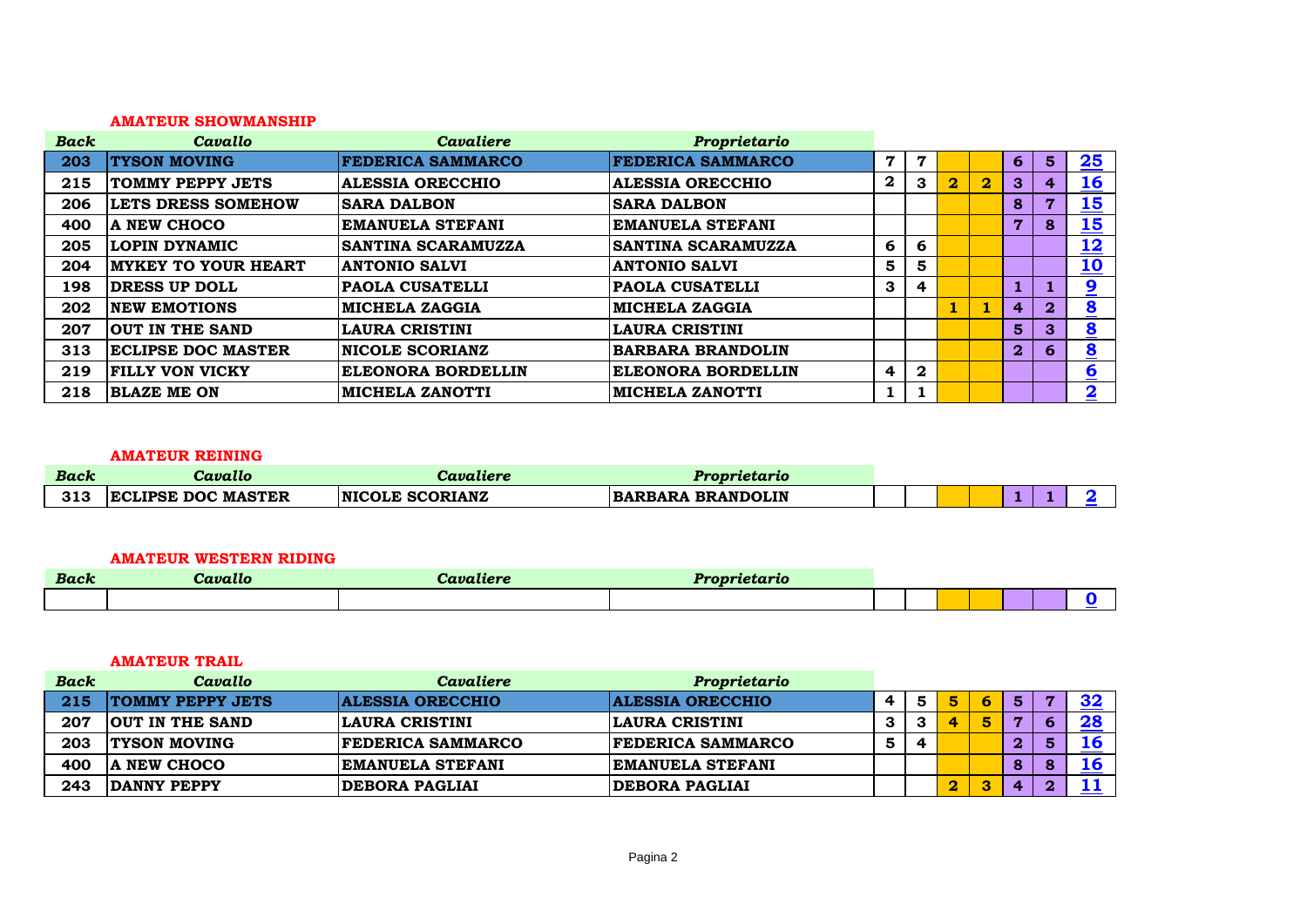| 237 | <b>DOUBLE B</b>             | <b>GIORGIA PANCIERA</b>  | <b>GIORGIA PANCIERA</b>  |   |          | 6 |   |   | <u> 10</u>                    |
|-----|-----------------------------|--------------------------|--------------------------|---|----------|---|---|---|-------------------------------|
| 313 | <b>IECLIPSE DOC MASTER</b>  | <b>NICOLE SCORIANZ</b>   | <b>BARBARA BRANDOLIN</b> |   |          |   |   | Ю | <u> 10</u>                    |
| 206 | <b>LETS DRESS SOMEHOW</b>   | <b>SARA DALBON</b>       | <b>SARA DALBON</b>       |   |          |   |   | З | O<br>$\overline{\phantom{a}}$ |
| 227 | <b>ORANGE JAC</b>           | VANESSA BRACALONI        | <b>LUCA BERNI</b>        |   |          | З | 2 |   | <u>5</u>                      |
| 204 | <b>IMYKEY TO YOUR HEART</b> | <b>ANTONIO SALVI</b>     | <b>ANTONIO SALVI</b>     | 2 | 2        |   |   |   | $\overline{\phantom{a}}$      |
| 202 | <b>INEW EMOTIONS</b>        | <b>MICHELA ZAGGIA</b>    | <b>MICHELA ZAGGIA</b>    |   |          |   |   |   | ▀                             |
| 220 | LOPIN TILL DARK             | <b>ANASTASIA BURELLI</b> | <b>ANASTASIA BURELLI</b> | O | $\bf{0}$ |   |   |   |                               |

#### **AMATEUR HORSEMANSHIP**

| <b>Back</b> | Cavallo                    | <b>Cavaliere</b>          | Proprietario              |              |             |                         |                         |              |                |                             |
|-------------|----------------------------|---------------------------|---------------------------|--------------|-------------|-------------------------|-------------------------|--------------|----------------|-----------------------------|
| 215         | <b>TOMMY PEPPY JETS</b>    | <b>ALESSIA ORECCHIO</b>   | <b>ALESSIA ORECCHIO</b>   | $\mathbf{2}$ | $\mathbf 2$ | 5                       | 5                       | $\bf{2}$     | 4              | 20                          |
| 203         | <b>TYSON MOVING</b>        | <b>FEDERICA SAMMARCO</b>  | <b>FEDERICA SAMMARCO</b>  | 3            | 3           |                         |                         | 6            | 6              | <u>18</u>                   |
| 202         | <b>NEW EMOTIONS</b>        | <b>MICHELA ZAGGIA</b>     | <b>MICHELA ZAGGIA</b>     |              |             | 6                       | 3                       |              | 3 <sup>1</sup> | <u>16</u>                   |
| 313         | <b>ECLIPSE DOC MASTER</b>  | <b>NICOLE SCORIANZ</b>    | <b>BARBARA BRANDOLIN</b>  |              |             |                         |                         | 5            | 5              | 10                          |
| 205         | LOPIN DYNAMIC              | <b>SANTINA SCARAMUZZA</b> | <b>SANTINA SCARAMUZZA</b> | 4            | 4           |                         |                         |              |                | $\overline{\mathbf{8}}$     |
| 243         | <b>DANNY PEPPY</b>         | <b>DEBORA PAGLIAI</b>     | <b>DEBORA PAGLIAI</b>     |              |             | $\mathbf{3}$            | $\overline{\mathbf{2}}$ | $\mathbf{2}$ |                | $\overline{\mathbf{8}}$     |
| 236         | <b>FANCY TO MIKI</b>       | <b>MICHELE BONGIORNI</b>  | <b>ANDREA BONGIORNI</b>   |              |             | 4                       | 4                       |              |                | $\underline{\underline{8}}$ |
| 240         | <b>AWESOME ANTAR MIKI</b>  | <b>GIULIA SACCO</b>       | <b>GIULIA SACCO</b>       |              |             | $\overline{\mathbf{2}}$ | 6                       |              |                | $\overline{\mathbf{8}}$     |
| 206         | <b>LETS DRESS SOMEHOW</b>  | <b>SARA DALBON</b>        | <b>SARA DALBON</b>        |              |             |                         |                         |              | $\overline{2}$ | 3<br><u>_</u>               |
| 204         | <b>MYKEY TO YOUR HEART</b> | <b>ANTONIO SALVI</b>      | <b>ANTONIO SALVI</b>      | $\mathbf 0$  | 0           |                         |                         |              |                | $\overline{\mathbf{0}}$     |
| 227         | <b>ORANGE JAC</b>          | <b>VANESSA BRACALONI</b>  | <b>LUCA BERNI</b>         |              |             | $\mathbf 0$             | 0                       |              |                | $\overline{\mathbf{0}}$     |

## **AMATEUR WESTERN PLEASURE**

| <b>Back</b> | Cavallo                    | <b>Cavaliere</b>           | Proprietario                 |              |   |  |                |   |                               |
|-------------|----------------------------|----------------------------|------------------------------|--------------|---|--|----------------|---|-------------------------------|
| 229         | <b>MIDNITE KRYMSUN</b>     | <b>CRISTIAN TORRICELLI</b> | <b>ALESSANDRA MUZZARELLI</b> |              |   |  | 4              | з |                               |
| 219         | <b>FILLY VON VICKY</b>     | <b>ELEONORA BORDELLIN</b>  | <b>ELEONORA BORDELLIN</b>    | 4            |   |  |                |   | ≗                             |
| 130         | <b>BEST GAME AROUND</b>    | <b>ANNA OMODEO</b>         | <b>ANNA OMODEO</b>           |              |   |  | 3              | 4 | $\overline{\phantom{a}}$      |
| 205         | LOPIN DYNAMIC              | <b>SANTINA SCARAMUZZA</b>  | <b>ISANTINA SCARAMUZZA</b>   | 3            | 2 |  |                |   | <u>5</u>                      |
| 220         | LOPIN TILL DARK            | <b>ANASTASIA BURELLI</b>   | <b>ANASTASIA BURELLI</b>     | $\mathbf{2}$ | 3 |  |                |   | $\overline{\mathbf{5}}$       |
| 206         | <b>LETS DRESS SOMEHOW</b>  | <b>SARA DALBON</b>         | <b>ISARA DALBON</b>          |              |   |  | $\overline{2}$ |   | 4<br>$\overline{\phantom{a}}$ |
| 204         | <b>MYKEY TO YOUR HEART</b> | <b>ANTONIO SALVI</b>       | <b>ANTONIO SALVI</b>         |              |   |  |                |   | $\overline{\mathbf{2}}$       |